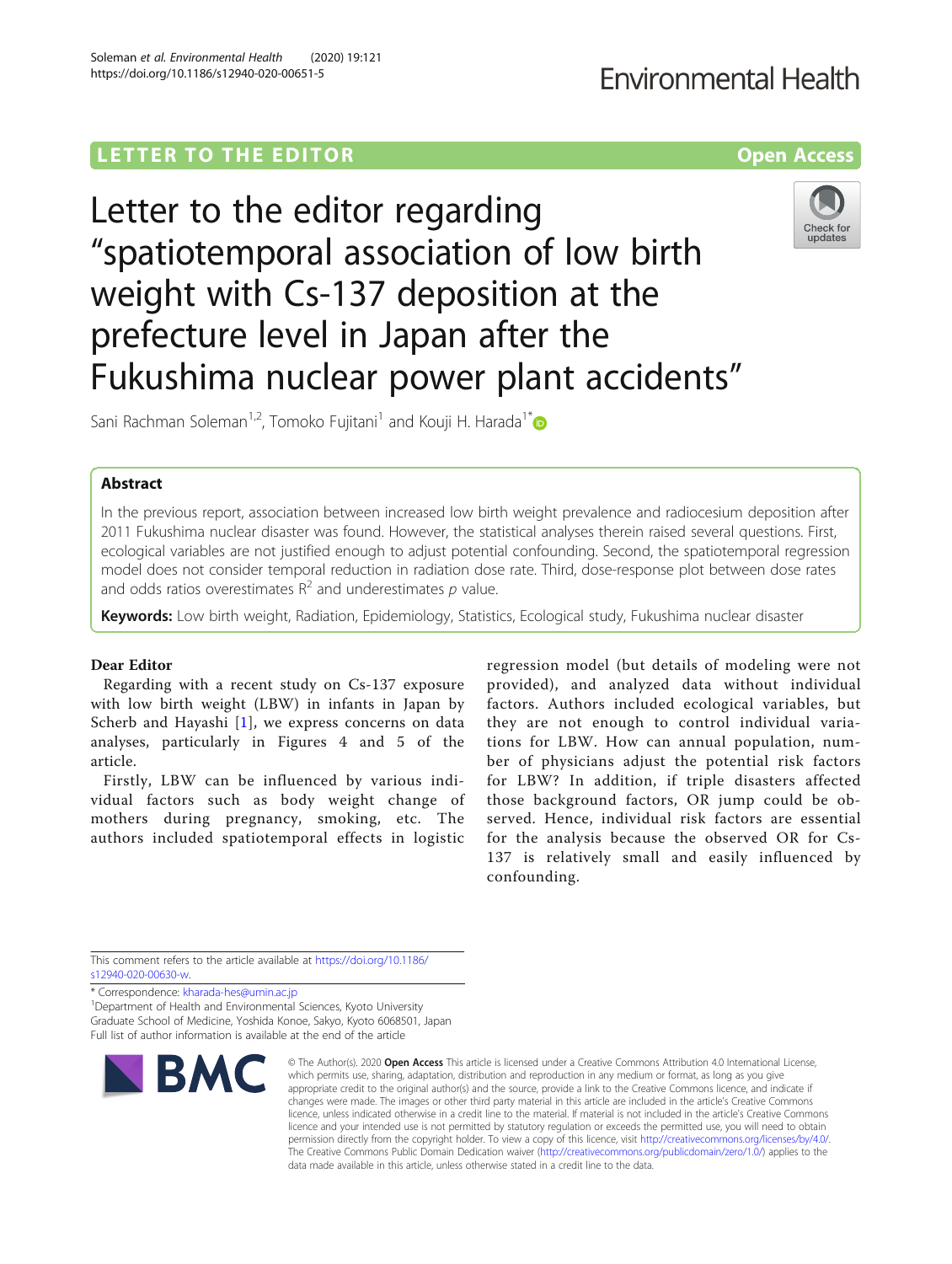<span id="page-1-0"></span>

Secondly, Figure 4 of the article claimed ionizing radiation increased the prevalence of LBW. The logistic model assumed the level-shift after 2011 persists to 2018 at same magnitudes. According to previously study [\[2\]](#page-2-0), air radiation dose rate from deposited fallout was highest at initial time of deposition, but the dose decreased to less than 40% only by physical decay until 2016. Further, migration of radionuclide in soil reduced the dose rate to 20% of initial rate [[2\]](#page-2-0). Thus, it is unlikely that the effect on Cs-137 persisted for years without any attenuation. In other words, observed OR jump can be attributable to other factors in triple disasters or regional trends.

Thirdly, we found an overestimation of  $\mathbb{R}^2$  and underestimation of  $p$  value of the regression in Figure 5 of the article. Authors mixed data of 37 prefectures into one point, and made variations of them small. As shown in Tables 2 and 3 of the article, even in non-contaminated regions showed high odds ratios over 1.1. Furthermore, authors analyzed them with restricted linear regression model (intercept was fixed to 1), but we examined them in unrestricted regression that showed  $\mathbb{R}^2$  of 0.37 and  $p = 0.046$ . The  $\mathbb{R}^2$  was further decreased to 0.11 in the analysis of original 47 records (Fig. 1 in this letter). Authors intended to 'avoid an overly scattered picture', but the manipulation caused overestimation of  $\mathbb{R}^2$ . In addition, there was no rationale to employ restricted linear regression analysis.

According to explanations above, we suggest that authors will clarify the assumptions and rationale in the study.

#### Authors' contributions

SRS and KHH drafted the initial manuscript and TF reviewed the manuscript. All of them has approved the final form of this letter.

#### Funding

This correspondence was partly supported by a Grant-in-Aid for Scientific Research from the Japan Society for the Promotion of Science (JSPS) (Grant No. 19H01164).

#### Availability of data and materials

Data and material sharing are not applicable to this letter.

#### Ethics approval and consent to participate

Not applicable.

#### Consent for publication

Not applicable.

#### Competing interests

All authors declare that they have no competing interests.

#### Author details

<sup>1</sup>Department of Health and Environmental Sciences, Kyoto University Graduate School of Medicine, Yoshida Konoe, Sakyo, Kyoto 6068501, Japan. 2 Department of Public Health, Faculty of Medicine, Universitas Islam Indonesia, Yogyakarta 55584, Indonesia.

#### Received: 27 August 2020 Accepted: 31 August 2020 Published online: 25 November 2020

#### References

Scherb H, Hayashi K. Spatiotemporal association of low birth weight with Cs-137 deposition at the prefecture level in Japan after the Fukushima nuclear power plant accidents: an analytical-ecologic epidemiological study. Environ Health. 2020;19(1):82.